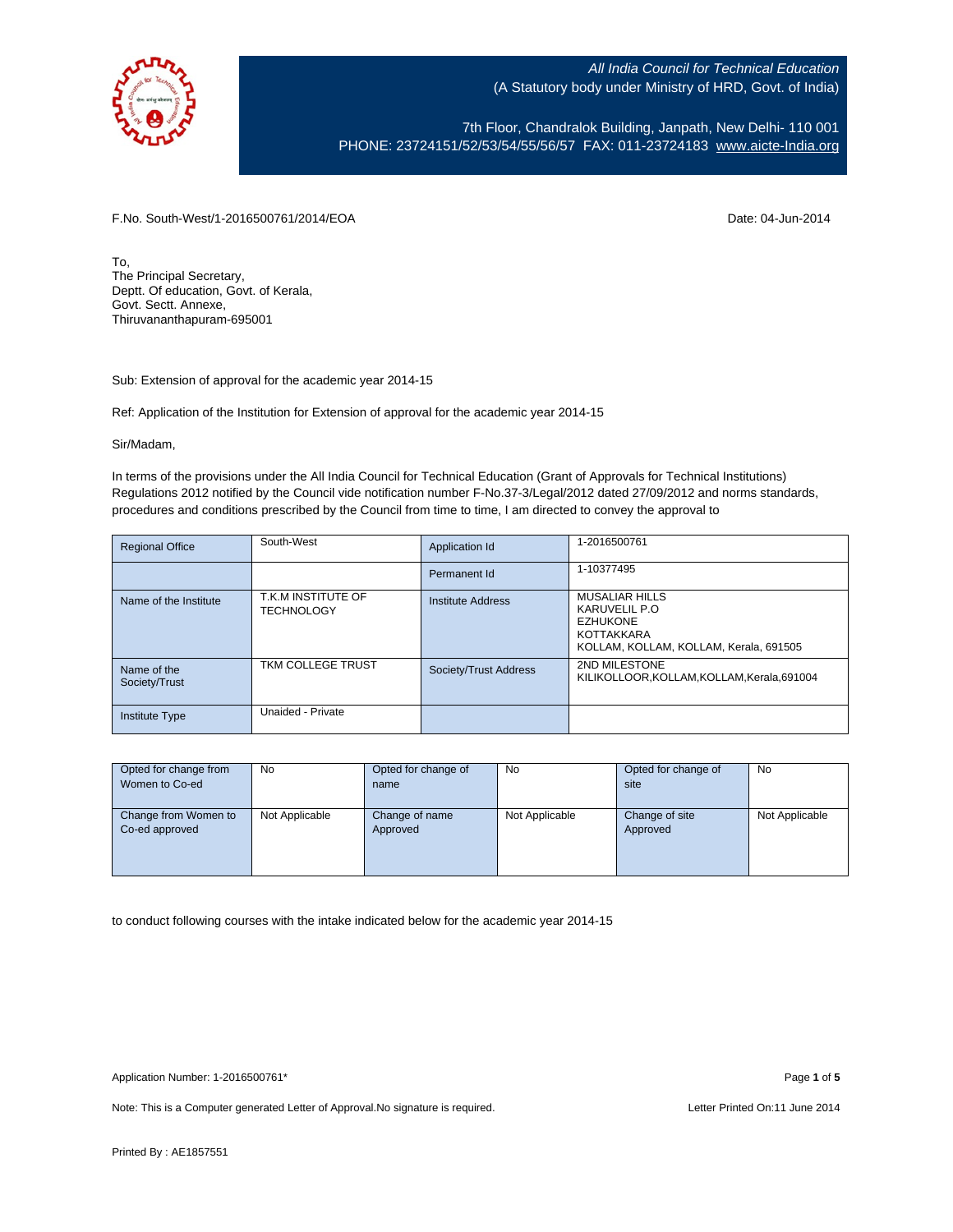

7th Floor, Chandralok Building, Janpath, New Delhi- 110 001 PHONE: 23724151/52/53/54/55/56/57 FAX: 011-23724183 [www.aicte-India.org](http://www.aicte-india.org/)

| Application Id: 1-2016500761                          |              | Course                              |                                                             | <b>Affiliating Body</b>    |                                                                 |                |                              |                     |                     |                                          |
|-------------------------------------------------------|--------------|-------------------------------------|-------------------------------------------------------------|----------------------------|-----------------------------------------------------------------|----------------|------------------------------|---------------------|---------------------|------------------------------------------|
| Program                                               | Shift        | Level                               |                                                             | Full/Part Time             |                                                                 | Intake 2013-14 | Intake Approved for<br>14-15 | NRI Approval status | PIO Approval status | Foreign Collaboration<br>Approval status |
|                                                       |              |                                     |                                                             |                            |                                                                 |                |                              |                     |                     |                                          |
| <b>ENGINEERING</b><br><b>AND</b><br><b>TECHNOLOGY</b> | 1st<br>Shift | POST<br><b>GRADUA</b><br>TE         | <b>COMPUTER AND</b><br><b>INFORMATION</b><br><b>SCIENCE</b> | <b>FULL</b><br><b>TIME</b> | Cochin<br>Unviersity of<br>Science and<br>Technology,<br>Cochin | 24             | 24                           | <b>NA</b>           | Yes                 | N                                        |
| <b>ENGINEERING</b><br><b>AND</b><br><b>TECHNOLOGY</b> | 1st<br>Shift | POST<br><b>GRADUA</b><br><b>TE</b>  | OPTO-<br><b>ELECTRONICS</b><br><b>ENGINEERING</b>           | <b>FULL</b><br><b>TIME</b> | Cochin<br>Unviersity of<br>Science and<br>Technology,<br>Cochin | 24             | 24                           | <b>NA</b>           | <b>NA</b>           | N                                        |
| <b>ENGINEERING</b><br><b>AND</b><br><b>TECHNOLOGY</b> | 1st<br>Shift | <b>POST</b><br><b>GRADUA</b><br>TE  | <b>SIGNAL</b><br><b>PROCESSING</b>                          | <b>FULL</b><br><b>TIME</b> | Cochin<br>Unviersity of<br>Science and<br>Technology,<br>Cochin | 24             | 24                           | <b>NA</b>           | <b>NA</b>           | N                                        |
| <b>ENGINEERING</b><br><b>AND</b><br><b>TECHNOLOGY</b> | 1st<br>Shift | POST<br><b>GRADUA</b><br>TE         | <b>SOFTWARE</b><br><b>ENGINEERING</b>                       | <b>FULL</b><br><b>TIME</b> | Cochin<br>Unviersity of<br>Science and<br>Technology,<br>Cochin | 18             | 18                           | <b>NA</b>           | <b>NA</b>           | N                                        |
| <b>ENGINEERING</b><br><b>AND</b><br><b>TECHNOLOGY</b> | 1st<br>Shift | POST<br><b>GRADUA</b><br>TE         | <b>VLSI AND</b><br><b>EMBEDDED</b><br><b>SYSTEMS</b>        | <b>FULL</b><br><b>TIME</b> | Cochin<br>Unviersity of<br>Science and<br>Technology,<br>Cochin | 24             | $\overline{24}$              | N <sub>A</sub>      | Yes                 | N                                        |
| <b>ENGINEERING</b><br><b>AND</b><br><b>TECHNOLOGY</b> | 1st<br>Shift | <b>UNDER</b><br><b>GRADUA</b><br>TE | <b>BIOMEDICAL</b><br><b>ENGINEERING</b>                     | <b>FULL</b><br><b>TIME</b> | Cochin<br>Unviersity of<br>Science and<br>Technology,<br>Cochin | 60             | 60                           | NA                  | NA                  | N                                        |
| <b>ENGINEERING</b><br><b>AND</b><br><b>TECHNOLOGY</b> | 1st<br>Shift | <b>UNDER</b><br><b>GRADUA</b><br>TE | <b>CIVIL</b><br><b>ENGINEERING</b>                          | <b>FULL</b><br><b>TIME</b> | Cochin<br>Unviersity of<br>Science and<br>Technology,<br>Cochin | 60             | 60                           | <b>NA</b>           | Yes                 | N                                        |
| <b>ENGINEERING</b><br><b>AND</b><br><b>TECHNOLOGY</b> | 1st<br>Shift | <b>UNDER</b><br><b>GRADUA</b><br>TE | <b>COMPUTER</b><br><b>SCIENCE AND</b><br><b>ENGINEERING</b> | <b>FULL</b><br><b>TIME</b> | Cochin<br>Unviersity of<br>Science and<br>Technology,<br>Cochin | 60             | 60                           | <b>NA</b>           | Yes                 | N                                        |

Application Number: 1-2016500761\* Page **2** of **5**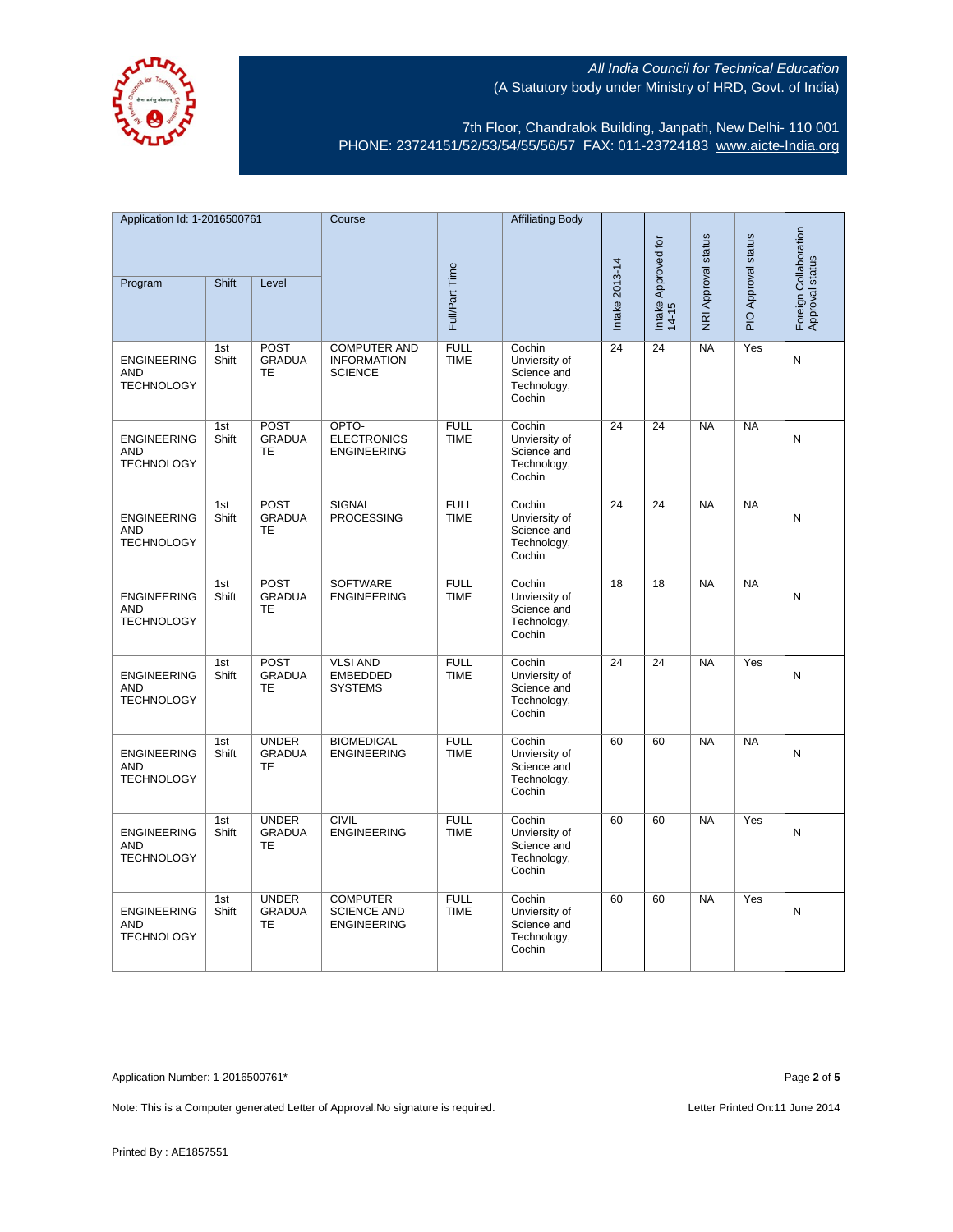

7th Floor, Chandralok Building, Janpath, New Delhi- 110 001 PHONE: 23724151/52/53/54/55/56/57 FAX: 011-23724183 [www.aicte-India.org](http://www.aicte-india.org/)

| Application Id: 1-2016500761<br><b>Shift</b><br>Program<br>Level |              | Course                                     | Full/Part Time                                                                   | <b>Affiliating Body</b>    | Intake 2013-14                                                  | Approved for<br>Intake<br>$14-15$ | NRI Approval status | PIO Approval status | Collaboration<br>Foreign Collabor<br>Approval status |   |
|------------------------------------------------------------------|--------------|--------------------------------------------|----------------------------------------------------------------------------------|----------------------------|-----------------------------------------------------------------|-----------------------------------|---------------------|---------------------|------------------------------------------------------|---|
| <b>ENGINEERING</b><br><b>AND</b><br><b>TECHNOLOGY</b>            | 1st<br>Shift | <b>UNDER</b><br><b>GRADUA</b><br>TE        | <b>ELECTRICAL AND</b><br><b>ELECTRONICS</b><br><b>ENGINEERING</b>                | <b>FULL</b><br><b>TIME</b> | Cochin<br>Unviersity of<br>Science and<br>Technology,<br>Cochin | 60                                | 60                  | <b>NA</b>           | <b>NA</b>                                            | N |
| <b>ENGINEERING</b><br><b>AND</b><br><b>TECHNOLOGY</b>            | 1st<br>Shift | <b>UNDER</b><br><b>GRADUA</b><br><b>TE</b> | <b>ELECTRONICS</b><br><b>AND</b><br><b>COMMUNICATION</b><br><b>S ENGINEERING</b> | <b>FULL</b><br><b>TIME</b> | Cochin<br>Unviersity of<br>Science and<br>Technology,<br>Cochin | 120                               | 120                 | <b>NA</b>           | <b>NA</b>                                            | N |
| <b>ENGINEERING</b><br><b>AND</b><br><b>TECHNOLOGY</b>            | 1st<br>Shift | <b>UNDER</b><br><b>GRADUA</b><br><b>TE</b> | <b>FOOD</b><br><b>TECHNOLOGY</b>                                                 | <b>FULL</b><br><b>TIME</b> | Cochin<br>Unviersity of<br>Science and<br>Technology,<br>Cochin | 60                                | 60                  | <b>NA</b>           | Yes                                                  | N |
| <b>ENGINEERING</b><br><b>AND</b><br><b>TECHNOLOGY</b>            | 1st<br>Shift | <b>UNDER</b><br><b>GRADUA</b><br><b>TE</b> | <b>MECHANICAL</b><br><b>ENGINEERING</b>                                          | <b>FULL</b><br><b>TIME</b> | Cochin<br>Unviersity of<br>Science and<br>Technology,<br>Cochin | 60                                | 60                  | <b>NA</b>           | Yes                                                  | N |

• Validity of the course details may be verified at www.aicte-india.org>departments>approvals

The above mentioned approval is subject to the condition that T.K.M INSTITUTE OF TECHNOLOGY shall follow and adhere to the Regulations, guidelines and directions issued by AICTE from time to time and the undertaking / affidavit given by the institution along with the application submitted by the institution on portal and subsequently upload and update the student/ faculty/ other data on portal as per the time schedule which will be intimated by AICTE.

In case of any differences in content in this Computer generated Extension of Approval Letter, the content/information as approved by the Executive Council / General Council as available on the record of AICTE shall be final and binding.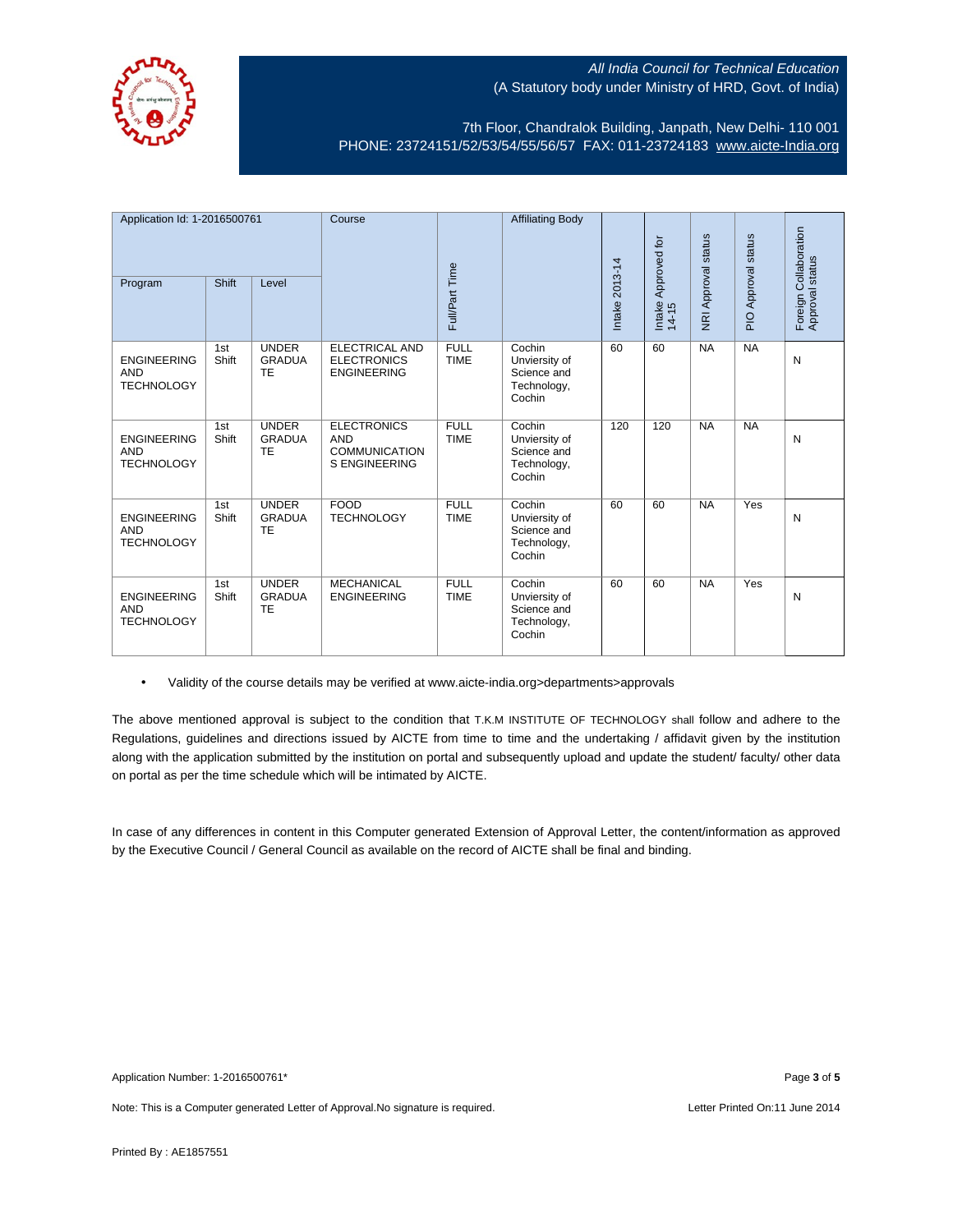

7th Floor, Chandralok Building, Janpath, New Delhi- 110 001 PHONE: 23724151/52/53/54/55/56/57 FAX: 011-23724183 [www.aicte-India.org](http://www.aicte-india.org/)

Strict compliance of Anti-Ragging Regulation:- Approval is subject to strict compliance of provisions made in AICTE Regulation notified vide F. No. 37-3/Legal/AICTE/2009 dated July 1, 2009 for Prevention and Prohibition of Ragging in Technical Institutions. In case Institution fails to take adequate steps to Prevent Ragging or fails to act in accordance with AICTE Regulation or fails to punish perpetrators or incidents of Ragging, it will be liable to take any action as defined under clause 9(4) of the said Regulation.

**(Dr. Kuncheria P. Isaac)**

Member Secretary, AICTE

Copy to:

- **1. The Regional Officer,** All India Council for Technical Education Health Centre Building Bangalore University Campus Bangalore - 560 009, Karnataka
- **2. The Director Of Technical Education,** Kerala
- **3. The Registrar,** Cochin Unviersity of Science and Technology, Cochin
- **4. The Principal / Director,** T.K.M INSTITUTE OF TECHNOLOGY MUSALIAR HILLS KARUVELIL P.O EZHUKONE KOTTAKKARA KOLLAM,
	- KOLLAM,KOLLAM, Kerala,691505
- **5. The Secretary / Chairman,**
	- TKM COLLEGE TRUST 2ND MILESTONE KILIKOLLOOR, KOLLAM,KOLLAM, Kerala,691004
- **6. Guard File(AICTE)**